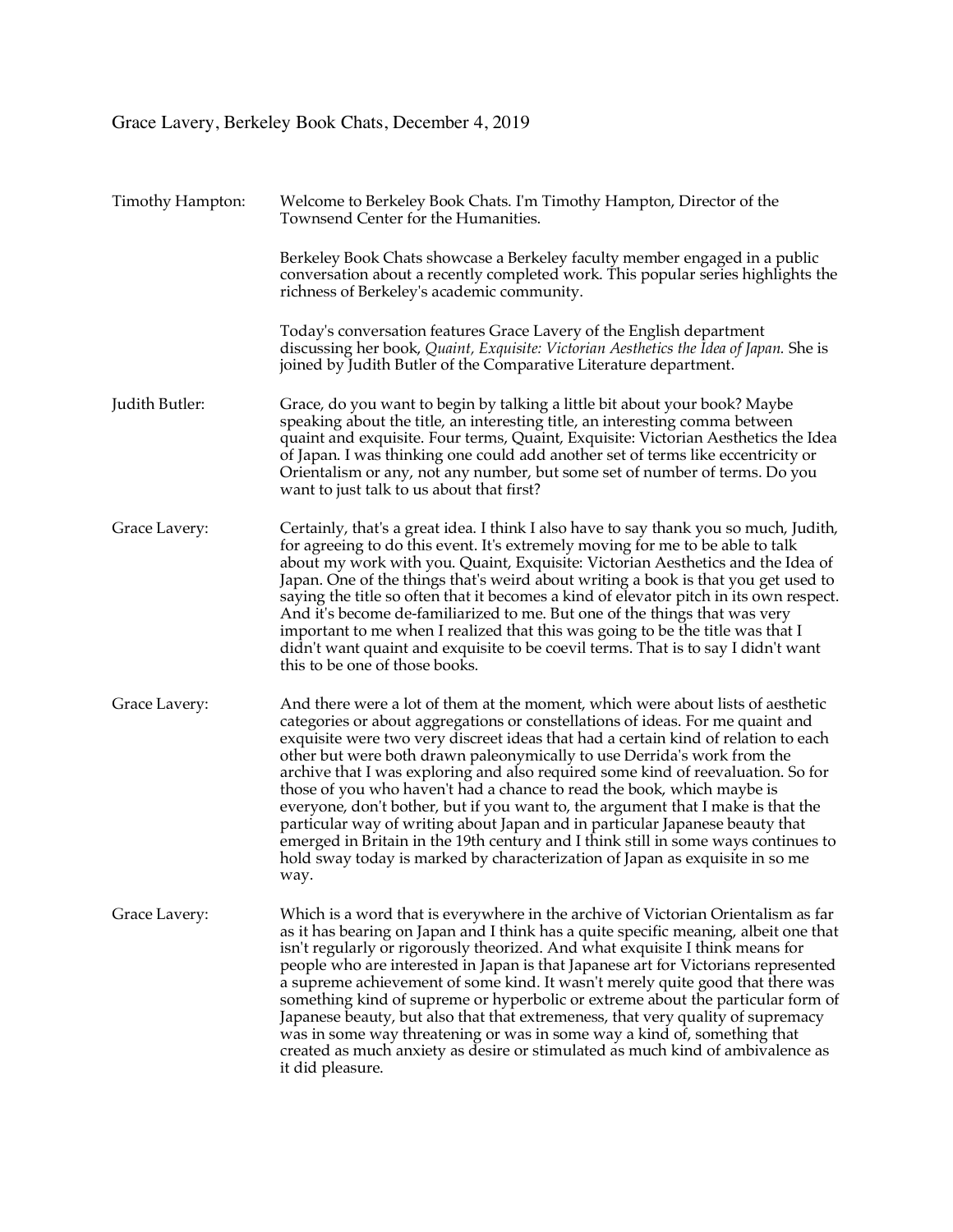| Grace Lavery:  | Which is why one can refer equally to a tea ceremony as exquisite and torture as<br>exquisite. And in some of the contemporary valences of exquisite that I followed<br>through the book, it turns out that word turns up dozens of times in 50 Shades of<br>Gray to describe sexual experiences that are kind of poignant or edgy, but not in<br>a way that's actually disruptive or kind of like highly commodified or kitschified<br>form of edginess. And quaint was quite different. Quaint I think was for me a<br>term that also was very frequently associated with Japan in the 19th century, but<br>referred to the way in which objects, for instance, Victorian objects or Japanese<br>toys or paintings, whatever, become usable as historical evidence.                        |
|----------------|----------------------------------------------------------------------------------------------------------------------------------------------------------------------------------------------------------------------------------------------------------------------------------------------------------------------------------------------------------------------------------------------------------------------------------------------------------------------------------------------------------------------------------------------------------------------------------------------------------------------------------------------------------------------------------------------------------------------------------------------------------------------------------------------|
| Grace Lavery:  | The way that they pass into history or as I put it in the book, the way in which<br>they fail to pass into history or failed to become historical. So my idea was that<br>there's something about, again, it's kind of kitschified form of Japanese beauty<br>that became highly theorized in the 19th century that was not available to a kind<br>of straightforward or positivist claim about history somehow subverted or<br>renegotiated that. So what I do in the book is I try to work through those<br>objective re-negotiations of the historical in relation to particular objects and also<br>reflect on how the effects of those objects in various different ways are colored by<br>this mode of aesthetic experience that I've called exquisite.                                |
| Grace Lavery:  | I've only talked about the first part of the question                                                                                                                                                                                                                                                                                                                                                                                                                                                                                                                                                                                                                                                                                                                                        |
| Judith Butler: | That's great.                                                                                                                                                                                                                                                                                                                                                                                                                                                                                                                                                                                                                                                                                                                                                                                |
| Grace Lavery:  | But I also talk too much.                                                                                                                                                                                                                                                                                                                                                                                                                                                                                                                                                                                                                                                                                                                                                                    |
| Judith Butler: | No, no.                                                                                                                                                                                                                                                                                                                                                                                                                                                                                                                                                                                                                                                                                                                                                                                      |
| Grace Lavery:  | The rest is boring.                                                                                                                                                                                                                                                                                                                                                                                                                                                                                                                                                                                                                                                                                                                                                                          |
| Judith Butler: | No, no, keep going. I mean, one question I have about the next two, Victorian<br>Aesthetics and the Idea of Japan, so yes, the materials that you so deftly and<br>elegantly engage are drawn from the Victorian period. And you're trying I think<br>to say something quite new about Victorian aesthetics and a particular kind of<br>sensibility that runs through it. And I found that enormously illuminating. But<br>sometimes it seems that we're talking about Victorian aesthetics, but then there's<br>something called the West and we're talking about the idea of Japan. That is to<br>say the idea of Japan that the Victorians entertained, constructed, circulated. And<br>that of course, raises the question of well, where's Japan? Or is this an orientalist<br>fantasy? |
| Judith Butler: | And you have a number of interesting things to say about that, but maybe my<br>first question would be, do you want to say that by examining Victorian writing<br>on engagement with the idea of Japan, we are actually looking at a broader<br>structure that we could call a Western relation to the East? Can we leap like that<br>or can we derive a generalization on the basis of this? How far do you want to<br>go? How do you see this material in relationship to established ways of thinking<br>about Orientalism?                                                                                                                                                                                                                                                               |
| Grace Lavery:  | Yeah, so the first part of that question I think asked me to think about whether or<br>not the idea of Japan is finally distinguishable from other ideas of Asia or an<br>orient or the thing that is not the West, if that is a negative construction that we<br>want to formulate. That was a big question. It was a question that was posed to<br>me quite directly at a couple of different moments in the composition of the<br>manuscript. Within the field of East Asian studies, which is not my field, there is<br>a challenge using prevailing ways of thinking about Orientalism to talk about                                                                                                                                                                                    |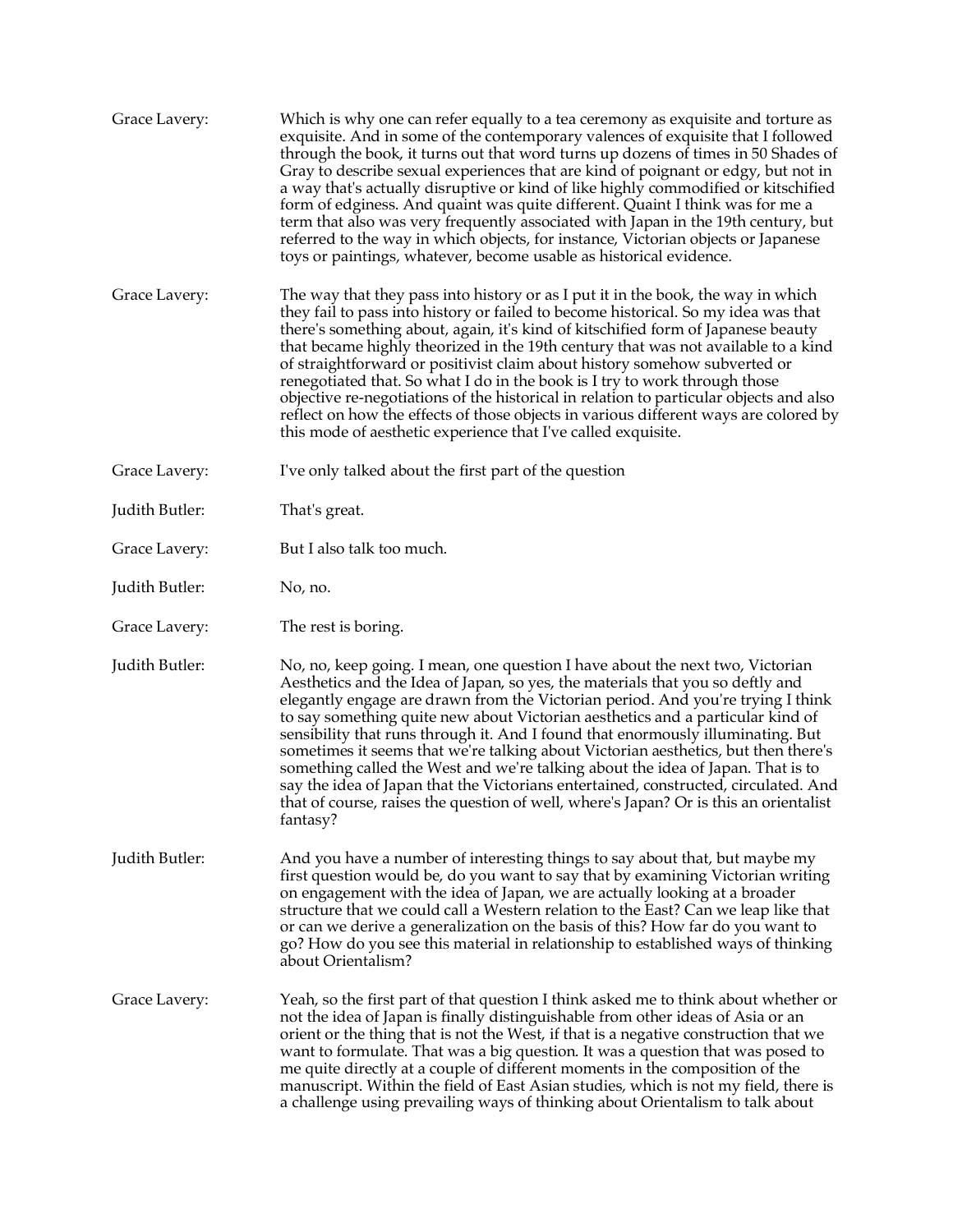|                | Japan for the simple reason that Japan was an empire, that Japan was a regional<br>empire that had a mission of national and racial consolidation that was in certain<br>ways modeled after European and North American programs of national and<br>racial consolidation that it invaded during the time that I'm talking about Taiwan<br>and Korea.                                                                                                                                                                                                                                                                                                                                                                                                                                                                                                                                                                                         |
|----------------|----------------------------------------------------------------------------------------------------------------------------------------------------------------------------------------------------------------------------------------------------------------------------------------------------------------------------------------------------------------------------------------------------------------------------------------------------------------------------------------------------------------------------------------------------------------------------------------------------------------------------------------------------------------------------------------------------------------------------------------------------------------------------------------------------------------------------------------------------------------------------------------------------------------------------------------------|
| Grace Lavery:  | And that it won the Russo-Japanese War in 1904 and 1905 to the great surprise of<br>Western powers that simply did not imagine that that was going to happen. And<br>that moment the Japanese victory in the Russo-Japanese War was immediately<br>reported in British newspapers as the first of presumably many wars against<br>European powers that would be won by Asian powers. That was the idea. So<br>however we're going to think about the Orientalism of these works and I do, we<br>can, I think default to the Sadian way of thinking about Orientalism because in<br>that model, knowledge of the orients, however fictitious or grounded in fantasy<br>forms the basis for a certain kind of colonial power. And again, in the work of<br>someone like Kojin Karatani or Tani Barlow or Alan Tansman, in fact, that<br>relationship is just questioned.                                                                       |
| Grace Lavery:  | It can't quite land in the same way. So what I started to think about was, well,<br>what about if the orientalist gesture is not the claim of knowledge? I know X<br>about Japan, but actually the claim, I know nothing about Japan, right? So what I<br>learned was that, and this again, so fairly obvious one engages the archive that<br>since about the 1880s onwards, after the moment at which it became obvious to<br>British readers and writers that Japan was somehow different, right? Whatever<br>that meant, maybe it meant that it had a well-developed railway network. Maybe<br>it meant that it had a kind of modernizing account of race. Maybe it meant I<br>mean, it could have meant anything.                                                                                                                                                                                                                        |
| Grace Lavery:  | But once that difference was established, it became the kind of standard<br>rhetorical gesture of an orientalist text about Japan to begin by saying, well, of<br>course, I don't understand anything about Japan at all and now here's a book<br>about the subject. And a version of that disclaimer continues again up until the<br>present day in fact in the work of someone like [Holland Baths 00:10:15] in<br>Empire of Science, I know that that's the present day. But like famously Empire<br>of Science begins with, I'm creating a far away sign system and I'm going to call<br>it Japan, but the object itself is going to be forever foreclosed or in a much more<br>contemporary a book called Great Mirrors Shattered by John Whittier Treat,<br>which is a book that I like in certain respects. But again has this mode of creating<br>and sustaining orientalist knowledge through disclaimer that one knows<br>nothing. |
| Grace Lavery:  | So what I'm interested in is the condition of possibility within orientalist critique,<br>which actually comes out of Karatani as well of thinking, well, what does it mean<br>if knowledge in relation to the orient or like an object of colonial desire inflicts<br>spatial desire or transnational desire? What if that object is partially known and<br>the partiality of the knowledge is actually far more troubling than would be the<br>total absence of knowledge such that one desires to know less than one in fact<br>knows? And that again is one of the possible explanations I think of one of the<br>ways in which this book leads me back to aesthetic theory in fact, because the<br>condition of desiring to know less than one knows is kind of somehow in the<br>undertow of accounts of the aesthetic where understanding is bisected or cuts<br>across by knowledge.                                                 |
| Judith Butler: | I found this to be a somewhat, I found it to be a strong statement on your part.<br>It's not an easy statement to make given the importance and depth of the critique<br>of Orientalism and yet it seems to me that you are taking an approach to this that<br>suspends the question of moral judgment or condemnation. You're not interested                                                                                                                                                                                                                                                                                                                                                                                                                                                                                                                                                                                                |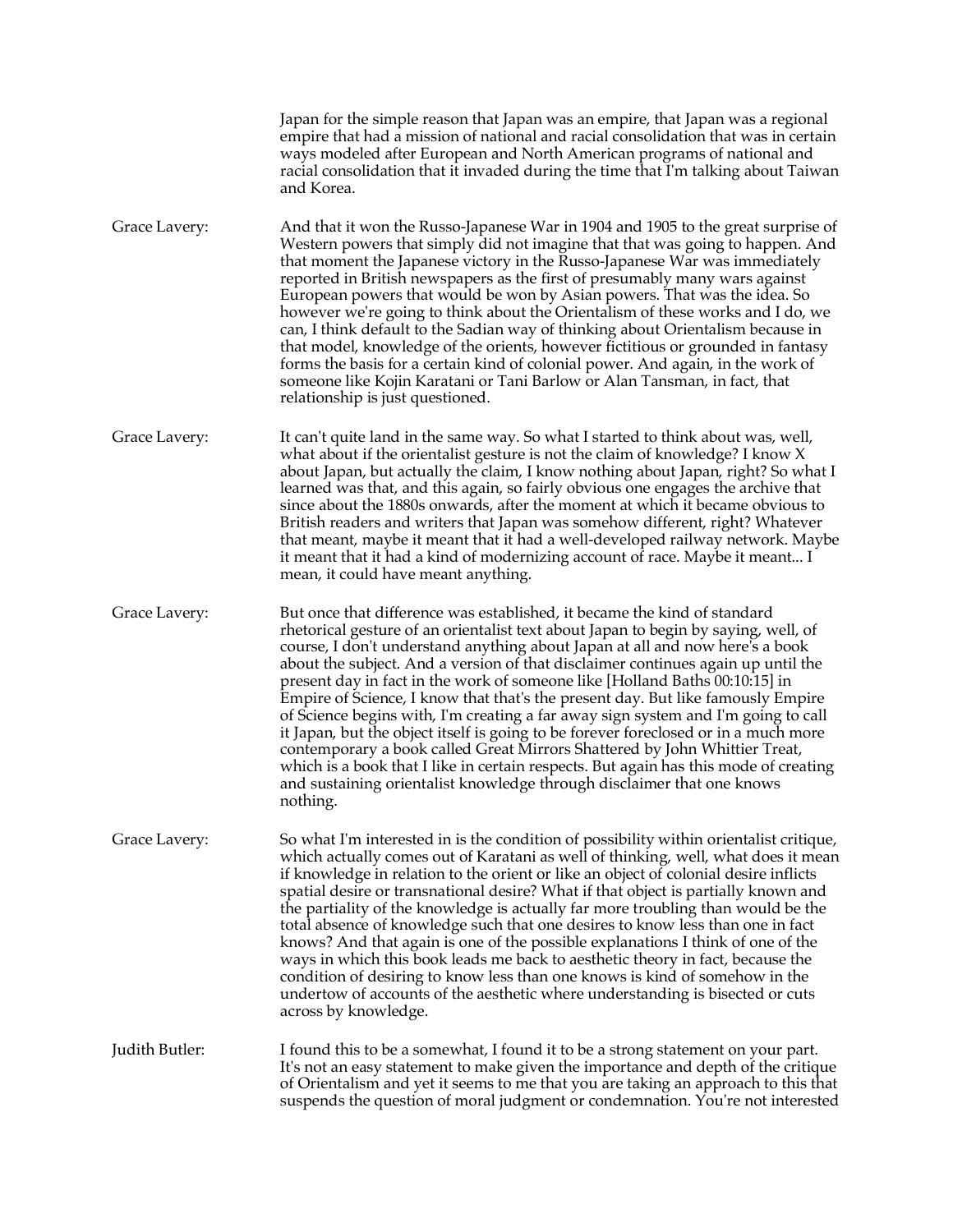in saying, "Oh look, these people made use of their limited or absent knowledge of Japan to construct a fantasy for their own consumption. End of story. Let's go home." Grace Lavery: Yeah. I think that's true.

Judith Butler: Okay.

Grace Lavery: Yeah, no, in the background of a lot of this was thinking about, we've been going through as a discipline, a relation to something called reparative reading or something where we're going to be reading affirmatively and positively about phenomena that may hurt us in certain respects. And I was thinking Orientalism would seem to be a limit case for that because at least in the kind of conventional ways of writing and thinking about it, it's pure cruelty, pure instrumentalization of bodies and subjects. And in fact, some of the instrumentalization of bodies and subjects that I talk about is quite extreme in fact. I don't think I shy from talking about violence. I think it's about, talk of violence a lot.

Judith Butler: Yes. Would it be right to say you neither applaud nor condemn?

Grace Lavery: Yeah. No, I think that... I mean, I think I would say I condemn the Orientalism of the orientalist writers that I'm talking about, but I'm also skeptical about most of the tools that we have for debunking that mode of engagement in writing. And that skepticism is founded on the particular histories of the genre that I'm talking about.

- Judith Butler: So let me read something from your wonderful book. Which really I have to say was in no way predictable and I really appreciated that so much of when I'm sad, it's like, oh, I think I know where this is going. And I had no idea where it was going. I was on a wild ride with you and even paragraph to paragraph, I thought, wow, and wonder, one had to stay with you to follow the course of this. And I appreciated that demand. It was hard work.
- Judith Butler: It was good work, but it was also, because it returned time and again to the question of feeling of desire, of fantasy, it also pulls, it pulls your reader in and it's also, I will just say this as an aside, even though you engage in debates about how best to read Kant's third critique in relationship to contemporary affect theory or what can psychoanalysis tell us about abandonment and melancholia and is Kant truly a melancholic and very high level kinds of conceptual work. There's also an affective pull throughout that allows us to move between abstraction and feeling in ways that I thought were quite wonderful.

Judith Butler: And I found that to be a real accomplishment of your writing and quite singular. So that's just me. Maybe that just says more about what I usually read. But thank you.

Grace Lavery: Thank you. That means a lot.

Judith Butler: So you mentioned, you're talking about several things including the Mikado which you give a long reading of a very interesting one. Maybe you can talk to us about that. And you then refer to the reality effect enacted by the Orientalists you're talking about and suggest that reality effect takes the rhetorical form of praeteritio. Quote: "I don't really know anything about Japan, but," okay? Which is sort of like the structure of fetishism, right? I know very well that I know nothing about Japan make home men, right? "The orientalist argument worlds itself by insisting on the other worldliness of its object. Likewise, the Mikado's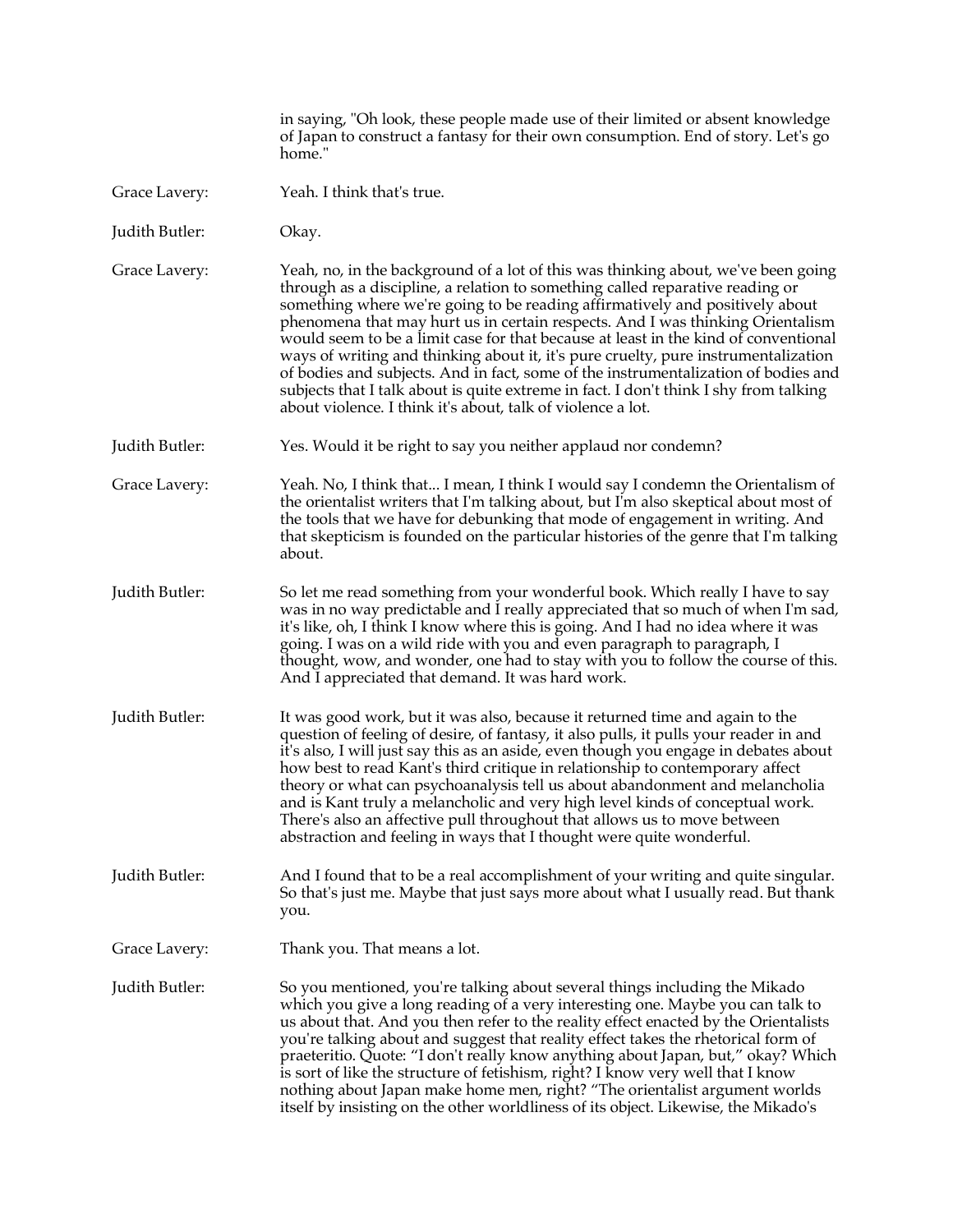|                | jovial ambiguity about its location makes claims about the real world that which<br>we might call the epistomological ambition of realism while refusing to represent<br>that world realistically, realism's aesthetic strategy."                                                                                                                                                                                                                                                                                                                                                                                                                                                                                                                                                                                                                                                      |
|----------------|----------------------------------------------------------------------------------------------------------------------------------------------------------------------------------------------------------------------------------------------------------------------------------------------------------------------------------------------------------------------------------------------------------------------------------------------------------------------------------------------------------------------------------------------------------------------------------------------------------------------------------------------------------------------------------------------------------------------------------------------------------------------------------------------------------------------------------------------------------------------------------------|
| Judith Butler: | And then a line that I would love for you to talk about, "I have come to refer to<br>this position affirming realism's epistemology while negating its aesthetic as<br>queer realism." Could you talk to us?                                                                                                                                                                                                                                                                                                                                                                                                                                                                                                                                                                                                                                                                           |
| Grace Lavery:  | Yeah, Thank you. And hearing those lines back as well. I'm really reminded of<br>some of the stuff we were talking about at the start, which is that that verb<br>worlds, it simply comes from the fact that I was asked to submit a version of that<br>chapter to a special issue on worlding realisms. So the kind of world as a verb<br>was one that I acquired contextually and obviously I didn't get rid of it, so I liked<br>it enough to retain it. But in a sense, I encountered that and I think I'm not fully<br>the author of that part of that idea. So the distinction between the aesthetic and<br>the epistemological grounds of realism is, I think within Victorian studies, a<br>fairly familiar idea at this point, especially since the antinomies of realism in<br>Frederick Jameson's powerful, I think epistemic defense of realism.                           |
| Grace Lavery:  | Which is to say you can imagine a version of realism which defends itself<br>epistemically by saying this is the way the world is in some way, whatever that<br>means. And we can imagine an aesthetic defense of realism or an aesthetic of<br>realism, which would be something like in Victorian period, like The Bourgeois<br>novel, right? So George Eliot, for example, who frequently, although I think is<br>really committed to the epistemic defensive realism nonetheless defaults to a<br>kind of aesthetic set of claims about realism. How do we know we're in a realist<br>novel? We just look at how beautiful the people around us are and if they're too<br>beautiful, we're in a Jane Austen novel. There's no realism, right?                                                                                                                                      |
| Grace Lavery:  | But if we see people are kind of like actually interestingly unbeautiful, then the<br>absence of beauty therefore indicates a kind of realist aesthetic. And that's the<br>version of what Ian Watt would call the seamy side of, realism is the seamy side<br>of things. So that distinction I think is fairly familiar, but we're not used to<br>thinking of them as at odds with each other. We were used to thinking of them as<br>different kinds of emphasis or different aspects of the same paradigm. What I<br>was thinking about with the Mikado is historically speaking, the one thing that<br>every reader of the Mikado has had to say about this opera is, "Oh, it's not really<br>about Japan." Right? Whatever else we can say about the Mikado is not really<br>about Japan.                                                                                         |
| Grace Lavery:  | Now I'm able to in the book explain that idea in historical terms. It turns out like<br>people decided it wasn't about Japan in 1908 for very specific reasons. But even<br>not withstanding that, that raises the question of what it means to be about<br>something. What is being depicted if not Japan? What is the aboutness, what is<br>the substance of this thing that's being represented? And so for me, the answer to<br>that was that it turns out that the real conditions of possibility for describing<br>Japan in a manner that reflected a realist epistemology or a realist epistem were<br>not available through realist aesthetics. For real historical reasons, the real object<br>called Japan could not be represented realistically. That sentence was given to me<br>by someone else and I liked it so much that I really wanted to use it and I<br>couldn't. |
| Grace Lavery:  | So then the other part of the question is, why is this queer? What is queer about<br>this? Or what is queer about the kind of split of the epistemic and the aesthetic<br>insofar as they might be grounding different notions of the real or grounding<br>different notions of realism? And I think I have a couple of different answers to<br>that. So the local answer would be that I have asked myself many times why it is                                                                                                                                                                                                                                                                                                                                                                                                                                                       |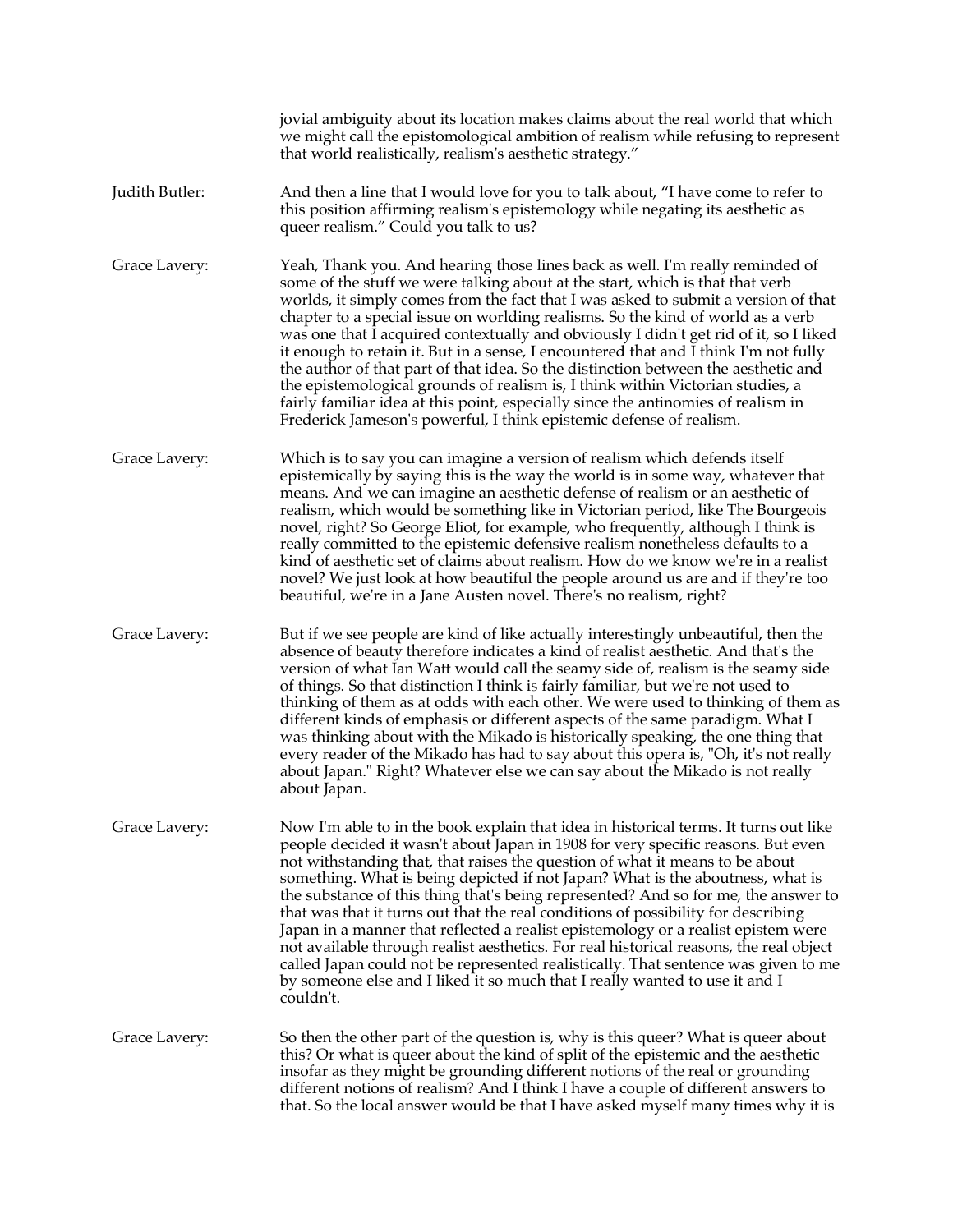|                | that people seem so sure that the Mikado is a satire? If it's a satire, what's it a<br>satire of? It's not as though, like if any, anything about the Mikado, one of the<br>things that it's apparently satirized is there was a character who has too many<br>jobs, right? Pooh-Bah.                                                                                                                                                                                                                                                                                                                                                                                                                                                                                                                                                             |
|----------------|---------------------------------------------------------------------------------------------------------------------------------------------------------------------------------------------------------------------------------------------------------------------------------------------------------------------------------------------------------------------------------------------------------------------------------------------------------------------------------------------------------------------------------------------------------------------------------------------------------------------------------------------------------------------------------------------------------------------------------------------------------------------------------------------------------------------------------------------------|
| Grace Lavery:  | Was it the case that in 1885 like a bunch of British writers were concerned that<br>government officials had too many jobs? No, not really. I mean, the argument<br>has been made against me that maybe this is something to do with a kind of like<br>Sidney Webb argument about socialism. And I kind of think, well maybe, but I<br>think it's actually that satire might just be too attractive for words to describe<br>this. But one of the things that is at play here is within the world of the Mikado,<br>flirtation has been made punishable by death. That's the kind of premise. So that<br>is to say from the start of this play, we are in a world where anyone who flirts,<br>lies, or winks and less connubially linked shall forthright have his head off,<br>right? So decapitation connected to even solicitation or winking. |
| Grace Lavery:  | And I thought, well, this is kind of fascinating because the summer of 1885 when<br>The Mikado opened at the Savoy opera was the same summer in which Henry<br>Labouchère proposed the famous amendment to the Criminal or Amendment<br>Acts, which criminalized the flirtatious relationships between men that would<br>eventually lead to the imprisonment of Oscar Wilde in 1895. And the Labouchere<br>Amendment was notable legally for criminalizing not a sexual act, but the<br>solicitation of a sexual act. So, in other words, within a kind of triangulation<br>through Japan as a framework for thinking about the thing that can't be directly<br>represented, you have a fairly literal epistemically grounded claim about the<br>nature of law and so far as it would affect homosexual men in London in 1885.                    |
| Grace Lavery:  | But that doesn't quite make sense or you can't quite access it until you have<br>worked through the coding of Japan as queer in a more general aesthetic sense<br>anyway. So that's the local answer. My supposition or my hope is that it would<br>be possible more broadly to think of queer forms of realism that would offer, this<br>is just a kind of longer term claim. The book that I'm writing now is about<br>George Elliot in a way of asserting a kind of realism to queer life in the face of an<br>expectation that the lines of queer people will always be marked by simply<br>parody, pastiche, misdirection, and those ideas around the anti-realism of<br>queerness seem to me to be, especially in our present moment, pretty damaging.                                                                                      |
| Grace Lavery:  | So to try to renovate a way of thinking about queer realism is And actually in<br>the Elliot project, which I wrote, this is not the purpose there, but in the Elliot<br>project specifically a trans realism to think about realism as a term on which<br>queer people have a particular purchase and a particular set of claims seems to<br>have a kind of political urgency as well.                                                                                                                                                                                                                                                                                                                                                                                                                                                           |
| Judith Butler: | In describing your project, you suggest that there might be a kind of link<br>between the interest in Japan and queerness. And what would that link be<br>exactly? Why Japan? What makes Japan queer or what makes queerness a part of<br>Japanese men in that sense?                                                                                                                                                                                                                                                                                                                                                                                                                                                                                                                                                                             |
| Grace Lavery:  | It's a big, big mystery. And I guess the first thing I can say is that I'm not the first<br>person to make this claim both within East Asian studies and in American<br>cultural studies. In British cultural studies it seems to be something that has been<br>noted many times. It happens in a number of different places. And as soon as one<br>starts looking at 19th and early 20th century techs about Japan, what one notes is<br>that the word queer comes up a lot. And also many of the men who were writing<br>these books turn out to be bachelors who kind of lived essentially what looked<br>like gay lives. So the question is, not merely a heuristic one, but a historical one,<br>like why on earth did that happen?                                                                                                          |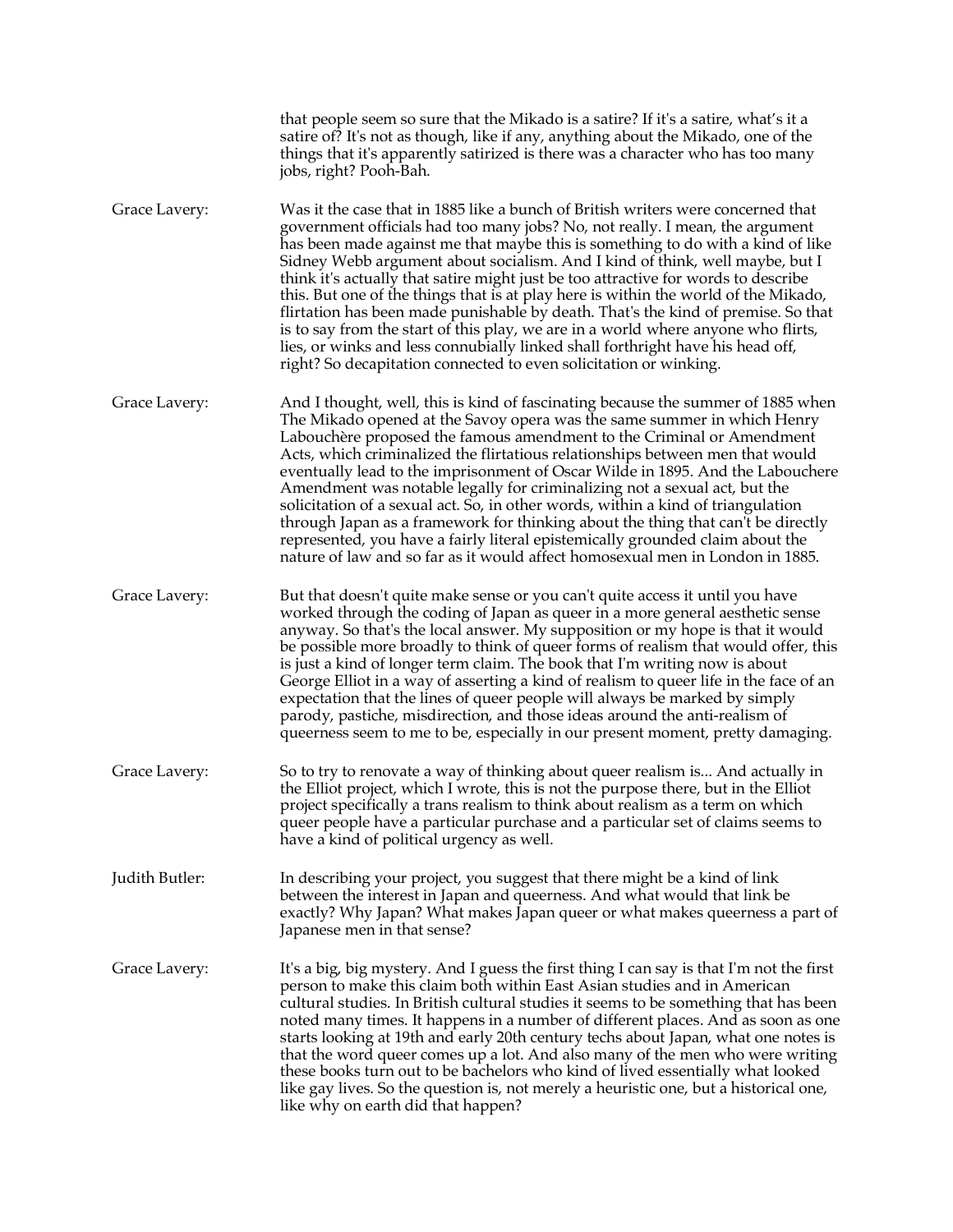| Grace Lavery:  | The same could not easily be said for other kinds of Orientalism in the same way.<br>I mean, from the evidence in the historical archive that I've been able to<br>assemble, which is as incomplete as anybody's, that seems to be the case. And I<br>think I have a couple of hunches. One of which is that because Japan was<br>exempted from the particular form of colonial administrative desire that would<br>have affected other kinds of Orientalisms, it therefore left itself open to a<br>different kind of utopian longing that would not organize itself around the kind<br>of reproduction of the colonial family or the reproduction of the colony as a<br>space of white futurity.                                                                                                                                                                                                                                                                                                           |
|----------------|--------------------------------------------------------------------------------------------------------------------------------------------------------------------------------------------------------------------------------------------------------------------------------------------------------------------------------------------------------------------------------------------------------------------------------------------------------------------------------------------------------------------------------------------------------------------------------------------------------------------------------------------------------------------------------------------------------------------------------------------------------------------------------------------------------------------------------------------------------------------------------------------------------------------------------------------------------------------------------------------------------------|
| Grace Lavery:  | And one can imagine ways in which 19th century gay men would have an<br>interest in that kind of thing. And then another possibility would be the routing<br>through aestheticism rather than the aesthetic of Victorian aesthetics, but<br>aestheticism as a social formation that was among other things a set of social<br>connections for wealthy gay men in the England of the 1863 to the 1890s. So in<br>other words, the social networks were already in place that would allow for<br>Japan to be coded through those kinds of connectivities. I say this is obvious, but<br>if you haven't, no one else would know this. And I said, look at the stuff. But like<br>in the '80s, the phrase Japanese young man was a euphemism for a gay man,<br>right? Which is why when Gilbert and Sullivan have [inaudible 00:26:59] step<br>forward in the beginning of patients and confess to the audience that he's not<br>really anesthetic. He says, "Concede me if you can," sorry, I've got the wrong. |
| Grace Lavery:  | This is when the dragoons had decided they want to go become aesthetic, they<br>say, "Concede me if you can a Japanese young man." And wild and art and the<br>handy craftsman begins by saying, "You have heard of me perhaps as a Japanese<br>young man." And that Japanese is an interesting term because it doesn't mean<br>that I'm Japanese, like a Japanese person. It means I'm Japanese, like a Japanese<br>like Willow plate or maybe wallpaper or a print or something, right? I'm not<br>Japanese in the way that a person would be Japanese. I'm Japanese in the way a<br>Japanese art would be Japanese.                                                                                                                                                                                                                                                                                                                                                                                       |
| Grace Lavery:  | And that beatification or aestheticization is somehow a way of demurring from<br>separating oneself out from the Orthodox reproduction of domesticated<br>compulsory heterosexuality that forms the major objective critique of<br>aestheticism as a social movement.                                                                                                                                                                                                                                                                                                                                                                                                                                                                                                                                                                                                                                                                                                                                        |
| Judith Butler: | So I have one response to that and then maybe I'd ask you to talk a little bit about<br>Wilde and then we can open it up. My one response would be, if effectively<br>someone is saying, "I'm a Japanese young man in a coded way," meaning I'm a<br>Japanese plate or calligraphy or something like that. I am that thing for someone<br>that is to say a viewer as a desiring subject who has a certain idea of Japan<br>already in play. And so I am that thing in relationship to a Victorian imaginary<br>or a Victorian fantasy, right? There is no reality independent of the fantasy.                                                                                                                                                                                                                                                                                                                                                                                                                |
| Grace Lavery:  | That's true. That's true. But I should have said this earlier, one of the things that<br>makes this kind of ethically complicated is that this is a moment in time when<br>the Japanese state is coming into being and producing an idea of Japan that is<br>deeply in conversation with and in meshed within the orientalist logics that are<br>constructing Japan as a kind of fantasy other. So the kind of absence of an<br>independence from fantasy is a condition that also affects the many Japanese<br>writers that I talk about here in a sense that the kind of equivocation around<br>those kinds of fantasies is a kind of permanent condition is a felt reality for<br>someone like Mikimoto Ryuzo just as much as it is for Oscar Wilde.                                                                                                                                                                                                                                                      |
| Judith Butler: | Okay. So Wilde, you talk a little bit about the publication history of Wilde's<br>books and why and note that they're very often embedded in Japanese formats                                                                                                                                                                                                                                                                                                                                                                                                                                                                                                                                                                                                                                                                                                                                                                                                                                                |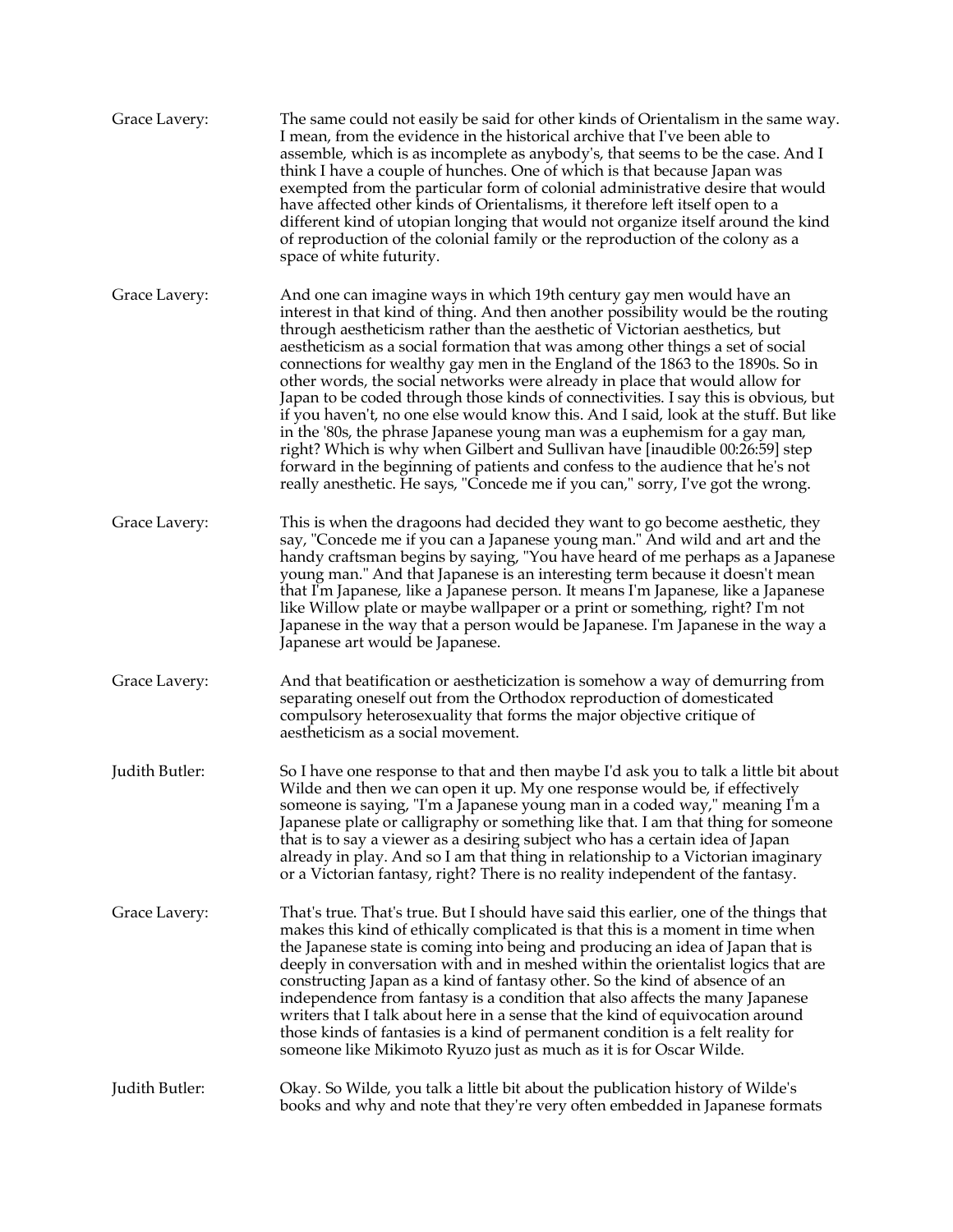|               | or with illustration or maybe you could talk to us just about that book history.<br>What is that? And Wilde also seems to refer to himself as, well, he actually refers<br>to the attribution of his Japanese fetish as a wild rumor as yet another rumor,<br>right? Calling upon the other rumors. In fact, the ones that that landed him in<br>jail. Could you just talk about Wilde and the intersection with the idea of Japan<br>for a moment and then we will shortly open up. Sorry.                                                                                                                                                                                                                                                                                                                                                                                                  |
|---------------|----------------------------------------------------------------------------------------------------------------------------------------------------------------------------------------------------------------------------------------------------------------------------------------------------------------------------------------------------------------------------------------------------------------------------------------------------------------------------------------------------------------------------------------------------------------------------------------------------------------------------------------------------------------------------------------------------------------------------------------------------------------------------------------------------------------------------------------------------------------------------------------------|
| Grace Lavery: | One of the things that I find really fascinating about Wilde's relation to Japan is<br>that it seems to have begun when he was in America. The spark seems to have<br>landed when he was on tour in the United States between 1878 and 1879. And<br>specifically when he was visiting the prison in Lincoln, Nebraska, which was at<br>that time, the largest prison in the world or the largest modern prison in the<br>world. And someone while he was on a tour of this prison, started telling him<br>about Japanese art. And he got really into it and he immediately wrote home to<br>Walter Sickert the painter and said, "We have to go to Japan together." And then<br>Sickert said, "I can't go to Japan." And then he wrote to Whistler and Whistler<br>said, "I'll go to Japan with you." But that didn't really happen.                                                         |
| Grace Lavery: | Before Wilde had left the United States, he'd found some boy whose name we<br>don't know and told him that they needed to go to Japan together immediately.<br>And they didn't go, you know. So Wilde actually wrote a lot about really<br>wanting to go to Japan and never went to Japan, and then in The Decay of<br>Laying, 1891, which is the document that everyone has written about this quotes<br>at length, he says, "If you want to see a real Japanese effect, he will not behave<br>like a tourist and go to Japan. Rather, you will study the acts of certain Japanese<br>artists and you will see a Japanese effect in Piccadilly as well as you'll see it<br>anywhere." Right? So there's that sense that with the process that he's been going<br>through his abstraction, he's acquired the ability to abstract his orientalist desire<br>into something purely aesthetic.  |
| Grace Lavery: | The part around book history that you're referring to is that in the second half of<br>the 19th century, the most expensive paper that you could print your book on if<br>you wanted to was Japanese vellum. It was more expensive than India vellum. It<br>was more expensive than handmade English paper. And most of the late<br>Victorian aestheticism books were published in both the cheap version for the<br>you and me of the world and then very expensive luxury edition for wealthy<br>collectors. Wilde interestingly did not generally do that. Somewhat to my<br>surprise, especially since it's a big part of the plotted picture of Dorian Gray, if<br>anyone remembers that, he didn't really do that until after he was released from<br>prison. And one of the reasons for that was that he was only publishable after he<br>was released from prison by a pornographer. |
| Grace Lavery: | So his work was circulating as though it was pornography and his publisher was<br>a man named Leonard Smithers. And in order to make money as a<br>pornographer, this is like one of those things that once you've learned it, you just<br>think that's so intuitive, but I would never have thought of it, right? If you're<br>going to make money as a Victorian pornographer, you run two editions. You<br>run a really cheap version that someone can dispose off as soon as they're<br>finished with it and you run a really expensive version that is so expensive that<br>you can put it on your shelf and claim that it's classy erotica. Right? So most<br>really late Victorian pornography is published in those two editions.                                                                                                                                                    |
| Grace Lavery: | And for what it's worth, the really cheap paper ended up preserving itself much<br>better than the really expensive style. Anyway. So my point being, it was actually<br>when Wilde's work was being published in that format that he turned to<br>Japanese vellum as one of the grounds in which he was published. And one of<br>the things that I found so moving and fascinating was in 1905, five years after he                                                                                                                                                                                                                                                                                                                                                                                                                                                                         |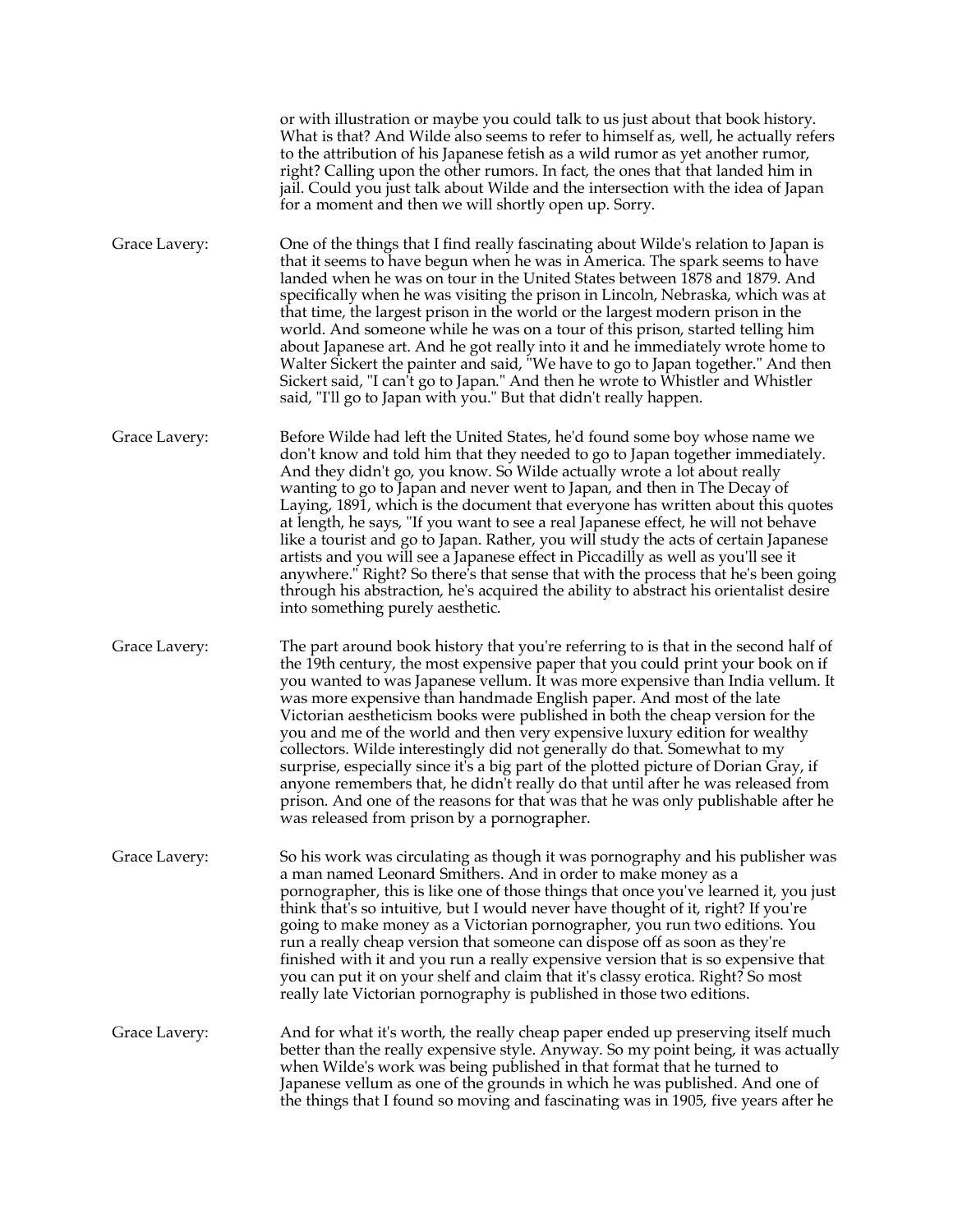|                | had died, another pornographer named Charles Carrington put out a transcript<br>of the trials of Oscar Wilde that begins with a deep and passionate critique of the<br>carceral logic under which he was killed by the state through being sentenced to<br>two years with hard labor and a sort of deeply moving account of the viability<br>and necessity and ethical value of gay love and gay sex. 1905, right?                                                                                                                                                                                                                                                                                                                                                                                                                                            |
|----------------|---------------------------------------------------------------------------------------------------------------------------------------------------------------------------------------------------------------------------------------------------------------------------------------------------------------------------------------------------------------------------------------------------------------------------------------------------------------------------------------------------------------------------------------------------------------------------------------------------------------------------------------------------------------------------------------------------------------------------------------------------------------------------------------------------------------------------------------------------------------|
| Grace Lavery:  | And it was only published on Japanese paper. And the reason for that is that it<br>was such a scandalous work, the trials, that it could only be, the circulation had<br>to be limited among readers whose sensitivity and sympathy could be assured to<br>the stuff that was being published. So in other words, the kind of Carrington<br>trials in 1905 became this way for me to think about how Japanese vellum in it's<br>highly orientalised, totally abstracted, totally commodified way also became a<br>vehicle for something deeply intimate actually and a way of producing a kind of<br>physical co-presence between people who were persecuted by the same laws.                                                                                                                                                                                |
| Judith Butler: | Wonderful. Thank you. I'd love to take questions from the audience. Yeah. Let's<br>go here and here. Yeah.                                                                                                                                                                                                                                                                                                                                                                                                                                                                                                                                                                                                                                                                                                                                                    |
| Speaker 4:     | Thank you. So you've spoken a little bit about how the idea of Japan as an<br>abstract idea both can occur anywhere and still holds way today. And I want to<br>ask about how you mobilize the idea of Victorian aesthetics because not only are<br>your objects not all British, you talked about Rousseau and then you also talk<br>about late 20th century objects and early 21st century objects in your final<br>chapter when you talk about film. And I was wondering if you could talk about<br>the movement of Victorian aesthetics in relation to the idea of Japan fourth term.                                                                                                                                                                                                                                                                     |
| Grace Lavery:  | Yeah. Thank you. And also Mary, I want to say in this space thank you for all of<br>your work on the book. You were an extraordinary research assistant. It was a<br>real honor to work with you. Yeah, so the kind of portability of the notion of the<br>Victorian in this book is something that I have thought about from a number of<br>different angles, partly because one of the great virtues of Victorian as a<br>designation within scholarship is it has fixed dates. The line that I tend to spin is<br>like if you ask a romanticist if a text is romantic, they'll come up with a kind of<br>like really complicated theory. If you ask a modernist whether a text is<br>modernist, they'll come up with a really complex evasion. And you ask a<br>Victorian as whether a text is Victorian, they'll ask you when it was published,<br>right? |
| Grace Lavery:  | There's a sense in which I said, there's a kind of basic historical economy which I<br>want to preserve although the problem is I haven't done that. Right? So I violated<br>my principal because I do think that there is something importantly Victorian<br>about many of the post 1901 accounts of Japan that I have been interested in.<br>And to take one example that comes quite near the book, the scene between O-<br>Ren Ishii and the bride, Beatrix Kiddo at the end of Kill Bill part one, right?<br>Which is, and many of you will have seen this sort of snow. There's a beautiful<br>little water clock thing in the background, there's swords. The word that all of<br>the reviewers, all of the reviewers use to describe this scene was exquisite, right?                                                                                 |
| Grace Lavery:  | And what they meant by that was there was a sudden eruption of abstraction<br>into a scene was not previously abstract and that that abstraction was somehow<br>being written on the body in the form of both hyper aestheticization and a form<br>of violent interruption, violent by section of the body. To me, that framework for<br>thinking about the conjunction of violence and beauty as they would converge<br>on the object of Japan is remarkably proximate to the stuff that one would see in<br>Algernon Charles Swinburne saying that Japanese art is not merely the<br>incomparable achievement of certain harmonies and color, it's the annihilation of<br>everything else.                                                                                                                                                                  |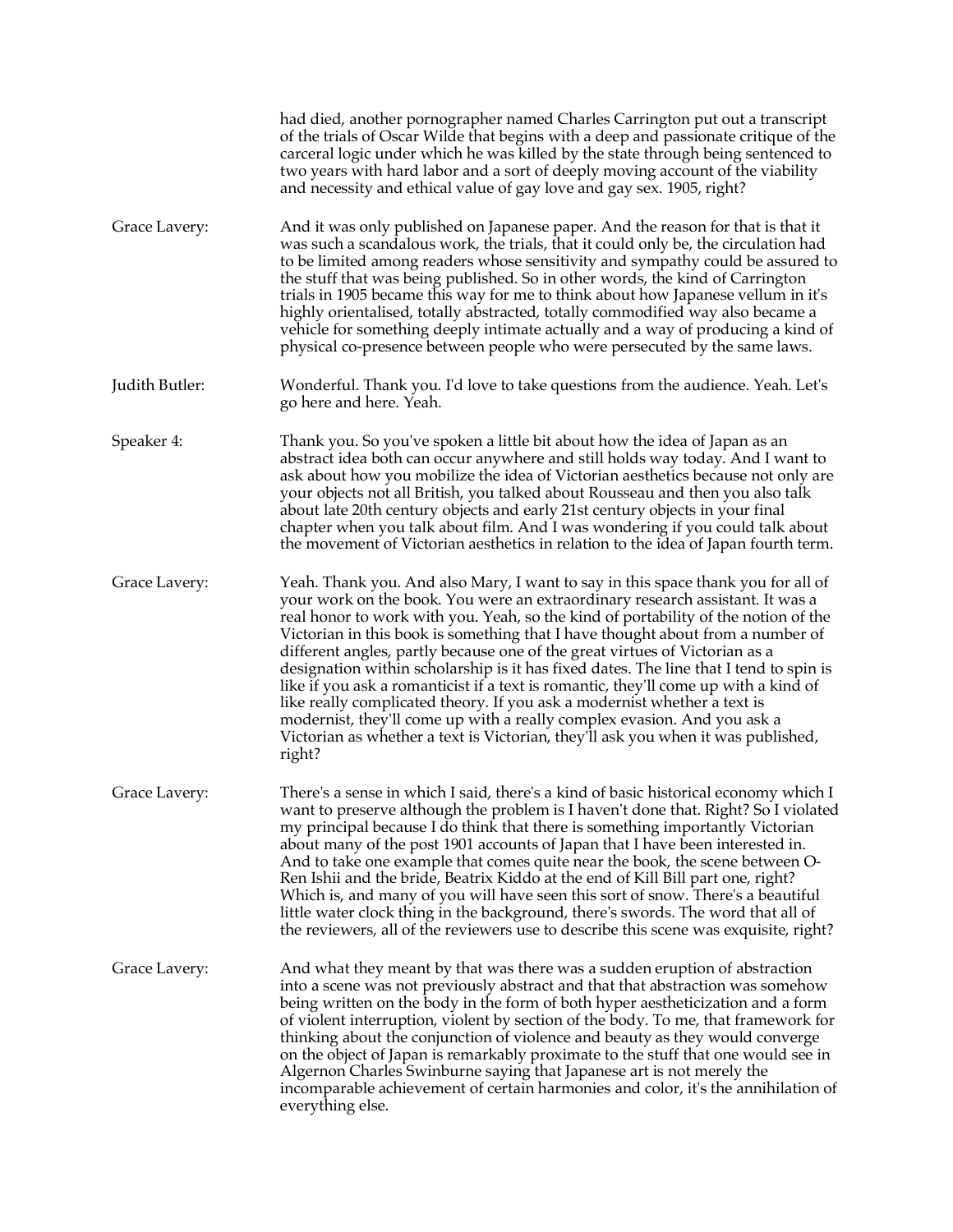| Grace Lavery:  | That continuity surprised me because the historical conditions of 1877 do not<br>resemble the historical conditions of 2004 at all. Or at least in so far as they're<br>both brought under the kind of like late capitalism, like on that kind of macro<br>periodic scale one could certainly say that. But in terms of the way that American<br>mass culture was relating to Japan in a kind of broader sense, that seems really<br>different. But the recurrence of that particular shorthand where Japan means the<br>extreme form of beauty that can hurt you, that consistency is remarkable and I<br>wanted to remark it.                                                                |
|----------------|------------------------------------------------------------------------------------------------------------------------------------------------------------------------------------------------------------------------------------------------------------------------------------------------------------------------------------------------------------------------------------------------------------------------------------------------------------------------------------------------------------------------------------------------------------------------------------------------------------------------------------------------------------------------------------------------|
| Grace Lavery:  | And Victorian seemed like a good way to do so while evading the question of the<br>modern, which seemed importantly not to the question that I was interested in<br>adjudicating because in the confrontation between Japan and the Victorian or the<br>West or the 19th century British writer, which I accept is sort of slippage in the<br>book. But in that encounter, the co-evilness of modernity is a premise. So it is<br>assumed by both sides that modernity can be plural, but modernity of Japan is<br>distinct from and in some way competitive with their account of modernity that<br>one would find in Wilde's own thoughts.                                                   |
| Speaker 5:     | Thank you for the talk. So you just talked a little bit more about exquisiteness<br>and I was wondering if you could talk a little bit more about quaintness. And so I<br>haven't gotten the chance to read your book yet, so sorry if the answer is just<br>read the book but-                                                                                                                                                                                                                                                                                                                                                                                                                |
| Grace Lavery:  | It'll never be that.                                                                                                                                                                                                                                                                                                                                                                                                                                                                                                                                                                                                                                                                           |
| Speaker 5:     | —but I was wondering if maybe the way that you were talking about quaintness<br>earlier, I was wondering if you could maybe expand on ways that that relates to<br>more familiar like queer theory categories for thinking about queer aesthetics on<br>the one hand and then queer relations to history on the other. And to elaborate<br>on that a little bit, it seems to me like the way you're talking about this<br>quaintness has something to do with both a temporal relation to history and also<br>is an aesthetic category that seems kind of comparable to something like camp<br>where something is outmoded yet you have like a desiring or an effective<br>relationship to it. |
| Speaker 5:     | And so I guess I'm wondering like, yeah, on the one hand, how do you relate<br>quaintness to more familiar categories like camp? And then on the other hand,<br>does it relate in any way to recent theories of queer relations to history or<br>temporality?                                                                                                                                                                                                                                                                                                                                                                                                                                  |
| Grace Lavery:  | So I'll answer the second part first because it's a little bit of a shorter answer,<br>which I will say yes. I would say methodologically, some of the primary<br>commitments that I was making in the composition of this book were Ann<br>Cvetkovich, I would say Ann Cvetkovich was deeply important actually. And<br>then to some extent have a love as well and some of those other thinkers of the<br>queer touch across time-                                                                                                                                                                                                                                                           |
| Judith Butler: | —Dinshaw—                                                                                                                                                                                                                                                                                                                                                                                                                                                                                                                                                                                                                                                                                      |
| Grace Lavery:  | — Dinshaw, no, I know. But the reason why I feel complicated about Dinshaw is<br>because I think Dinshaw was reading a fiction that's really wrong. And so<br>actually there's a weird critique of Dinshaw in the book.                                                                                                                                                                                                                                                                                                                                                                                                                                                                        |
| Judith Butler: | I see.                                                                                                                                                                                                                                                                                                                                                                                                                                                                                                                                                                                                                                                                                         |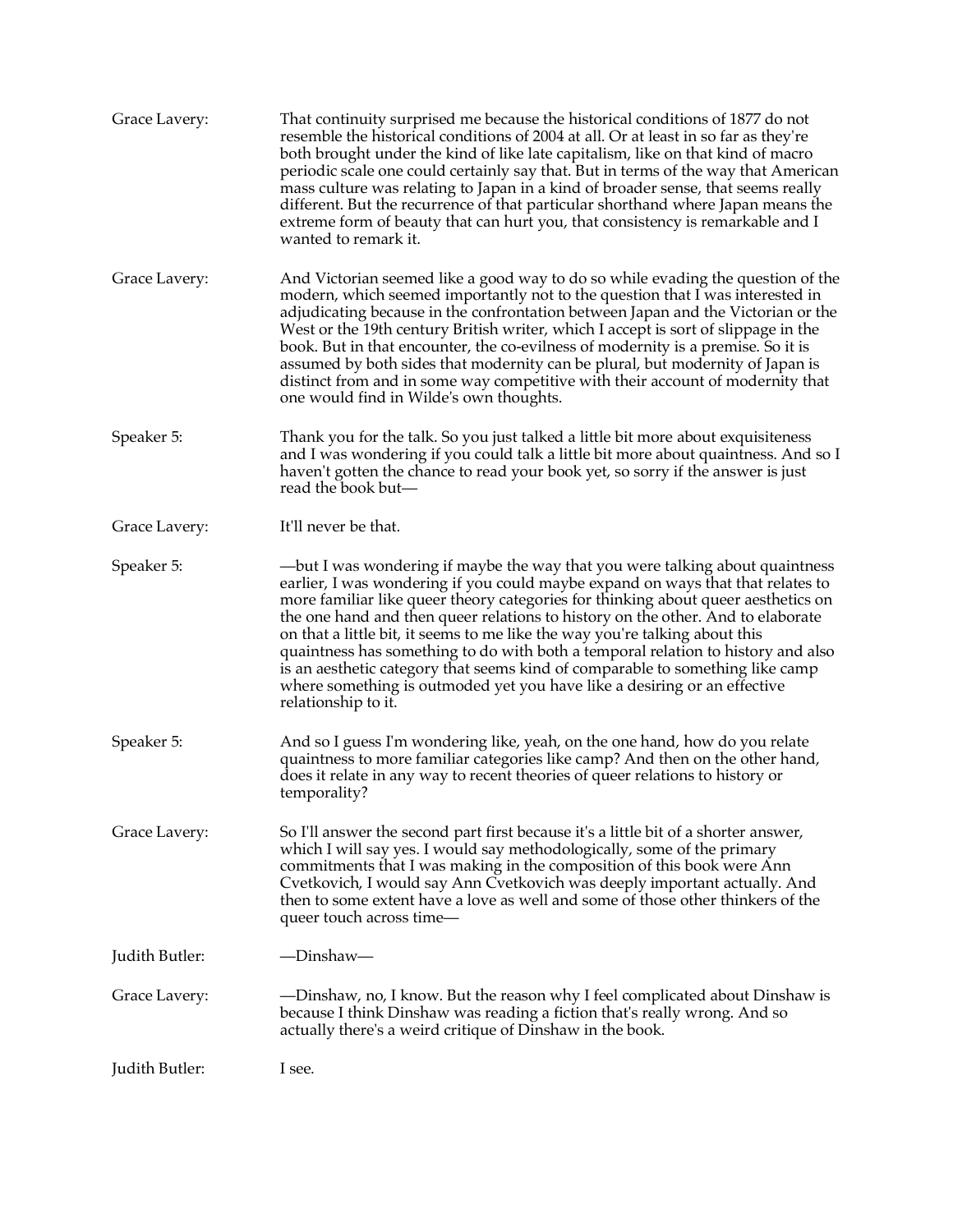| Grace Lavery:  | But it's like, it's such a small fry, but she's like, actually I kind of feel strongly<br>about poor fiction anyway. So that part is just like, I can say yes that is important.<br>But the question of camp is really interesting and not one that I'd thought of. I<br>think, here's my instinctive response. It's important to me that quaintness not be<br>routed through the logic of repetition or imitation or outmodedness exactly. And<br>talking about something like redundancy, like primary redundancy. That is to<br>say an object that perhaps is original, but is also unimportant. And the lack of<br>importance is what produces the condition of historical relation that I think of as<br>quaint.                                                                                |
|----------------|------------------------------------------------------------------------------------------------------------------------------------------------------------------------------------------------------------------------------------------------------------------------------------------------------------------------------------------------------------------------------------------------------------------------------------------------------------------------------------------------------------------------------------------------------------------------------------------------------------------------------------------------------------------------------------------------------------------------------------------------------------------------------------------------------|
| Grace Lavery:  | And again, it's a descriptive term, so I'm describing the way I think Victorians<br>understood Japan as possessing a history and the ways in which that history<br>might be understood in relation to other models of thinking historically. So it<br>seems plausible to me that one could offer an account of camp and people do this<br>obviously all the time, but people could offer an account of camp that<br>successfully distinguishes between camp as drag or camp as parody and camp as<br>like a thing that's built to fail. But the built to fail aspect of camp would still be<br>what I'm interested in here. And, yeah.                                                                                                                                                               |
| Judith Butler: | Okay. Do we have a last question or two? Maybe we have time for some quick<br>ones? Yes, in the back.                                                                                                                                                                                                                                                                                                                                                                                                                                                                                                                                                                                                                                                                                                |
| Speaker 6:     | [Inaudible]                                                                                                                                                                                                                                                                                                                                                                                                                                                                                                                                                                                                                                                                                                                                                                                          |
| Grace Lavery:  | Right. Since there was no microphone, I'll repeat the question if that's okay.<br>Which was, one of my chapters has an epigraph from confessions of a Mask by<br>Yukio Mishima and I've been asked to reflect on the significance of Mishima for<br>the project. And I think, yeah, again, I think I can simply say yes. What I take<br>from Mishima as a figure in this book, he's not figure, he writes about a great<br>deal, is that Mishima almost uniquely among readers of Wilde understood that<br>for Wilde beauty and violence were twinned. And Mishima was a fabulous<br>reader of Wilde to that degree because when Victorian British Reitzes were<br>thinking about, for instance in The Nightingale in, what's it called?                                                             |
| Grace Lavery:  | The Nightingale in the Thrash, I can't remember what it's called, but the thorn in<br>the heart, you remember the scene that Nightingale has to sing a song of love<br>and while singing the song of love, pierce his heart with a thorn and bleed out<br>onto a flower to stain a white flower red and then give the flower to a student so<br>the student can give it to his beloved. And then the kind of pay-off is like the<br>beloved doesn't like it. And then the student decides that love is dumb anyway<br>and he should go back to his studies. Right? But the whole purpose of the story<br>has been about the value of an account of beauty that is founded upon suffering<br>and a suffering whose primary metaphor is exsanguination, which of course it<br>was for Mishima as well. |
| Grace Lavery:  | So I'm careful in the book not to claim expertise over Japanese literature, most of<br>which I have not read in the original. I'm not competent to read in the original,<br>but I have certainly thought often that Mishima is a figure that brings together<br>the kind of queer interest in beauty as violence routed through in that case an<br>auto-orientalized account of Japan. So thank you.                                                                                                                                                                                                                                                                                                                                                                                                 |
| Judith Butler: | I think we have come to the end of our time. I wanted to just thank you, Grace,<br>for the gift of this book and of your extraordinary mind, your extraordinary<br>language, and for taking us on this ride. I also note that as much as you<br>acknowledge that you're working within a kind of Orientalism that hasn't been<br>properly described by other orientalist models, excuse me, you also refer to an                                                                                                                                                                                                                                                                                                                                                                                     |